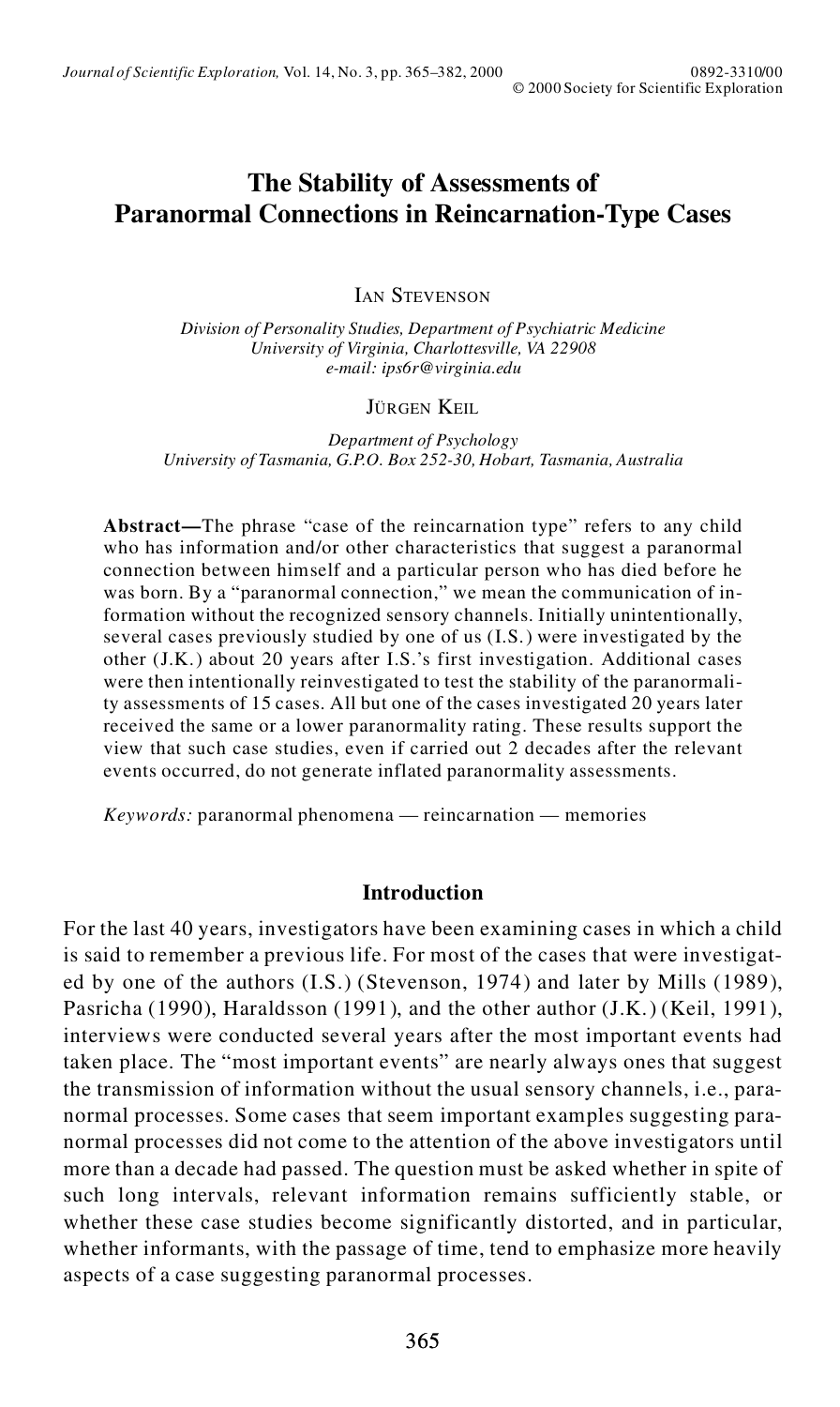In an attempt to answer this question, 4 cases in Thailand, 10 in Turkey, and 1 case in Myanmar were investigated after (on average ) more than 20 years. The study developed initially from the accidental reinvestigation of some cases by J.K. that had already been studied by I.S. about 2 decades earlier. J.K. only became aware of this after he had more or less completed his investigations. He found that the informants did not seem to be influenced by the earlier investigations, and some of them mentioned only toward the end of the interviews that an American professor had conducted a similar study years earlier. We then decided to reinvestigate some further cases to compare the results of 15 cases.

It could be argued that we should be primarily concerned in this paper with the study of memory over time. However, many aspects of memory, although relevant to the comparison of paranormality assessments, cannot be readily evaluated. A full appraisal of the memories of informants for these cases would require a larger series of cases than we report here. Nevertheless, we will cite, in a later section of this paper, some of the relevant literature on long-term memory.

For cases of the reincarnation type, the paranormality components in the connection between a person who has previously died (the previous personality) and a child (the subject) is the most important aspect. Although for most case studies, the strength of these components is not directly assessed; it is almost always assumed that such components may be present. Otherwise, the case report would not really be relevant to the reincarnation hypothesis.

As will be outlined in the Discussion section, an objective rating scale for paranormality in these cases should be developed, but we have not done this yet. The rating scores reported here are based on our more subjective evaluations. By presenting in some detail half of the cases that were compared, we hope that readers can make their own assessments.

#### **Memory Aspects**

Although the main feature of this study is the stability of judgments about paranormal components of a case, we cannot isolate this question from the aspects of memory that are inevitably involved when informants report events that happened many years earlier.

It must be acknowledged that memories generally diminish over time. Bartlett (1932) also showed that informants may add new material without being aware of these changes. On the other hand, Prince (1918, 1919) reported two instances in which accounts of experiences written 15 and 20 years apart differed in only one detail. Similarly, Parsons (1962) found that a description of a building written 6 years after it was seen was correct in 18 out of 21 details.

Two studies of reports of experiences near death are directly pertinent to the question of the embellishment of reports with the passage of time. Greyson (1983) developed a scale for such experiences that indicates by increasing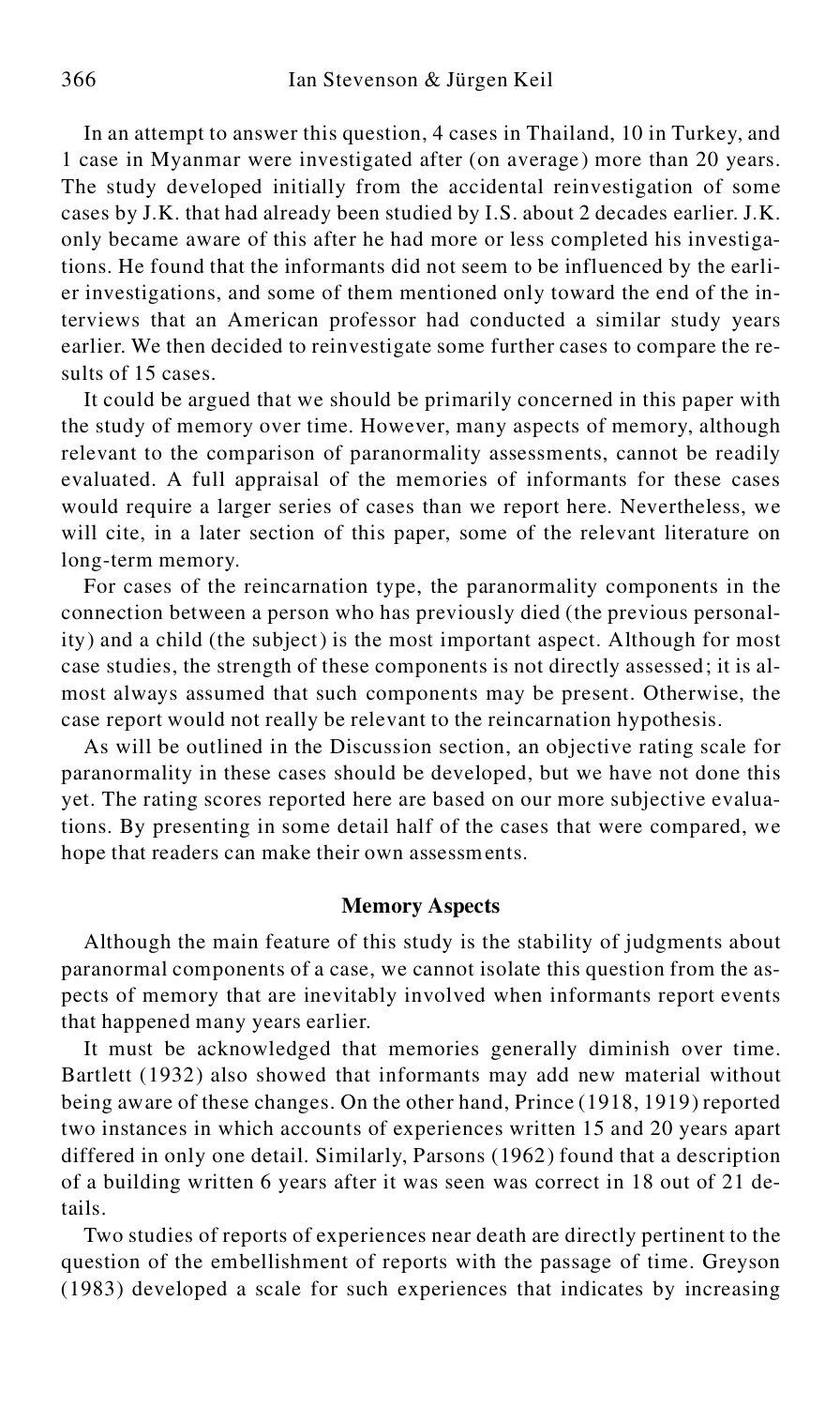scores the complexity—i.e., the amount of detail—in a report. He found no significant correlation between the score on the scale, indicating the complexity of the report, and the elapsed time between the experience and its report. Using data from a different series of near-death experiences, Alvarado and Zingrone (1997/98) also found no significant correlation between complexity of the report of an experience and the elapsed time between the experience and its report.

Vehicular accidents are often regarded as examples that show that the memories of several witnesses may differ substantially. However, vehicular accidents contain sequences of events that happen quickly and then end. Although our case studies may also include some dramatic sequences, such as when someone died in an accident or was killed intentionally, the events that were reported to us were already relatively settled and fixed in the minds of our informants before the first investigations were carried out. The memory aspects of our case studies are similar to what are termed "autobiographical memories." Baddeley (1998) reviewed the evidence for the accuracy of autobio graphical memories and concluded that normal people can recall earlier events in their lives reasonably accurately over a long interval. Distortions and omissions can occur due to emotional factors and the perceived unpleas antness of the events. Disagreements about the recollections of accidents apart from distortions due to personal involvement—are probably often due to the relatively large number of relevant details, which are perceived during a short period.

Cases of the reincarnation type are not always regarded by the families involved as definite manifestations of rebirths of previous personalities. In this sense, they differ from the happenings associated with such definite events as marriages and funerals. Nevertheless, events associated with the assumed rebirth of a child are, in many cases, discussed by family members, friends, and more distant relatives quite frequently. An investigation of events that took place, say, 15 years ago does not usually involve obtaining information from people who have not talked about these events since they happened. Discussions of the events among family members will tend to enhance retention and accessibility of the informants' memories for them.

## **Method**

For the first cases to be compared, J.K. had not seen I.S.'s notes before he conducted his own investigation. In the second phase of the project, I.S. furnished J.K. with the names and addresses of subjects whose cases he had investigated many years earlier. J.K. then went to the informants for these cases and, conducting new interviews, made records of what the informants then remembered about the cases. J.K. did not read I.S.'s notes before he made his investigations. He had perhaps read reports of some of I.S.'s cases that had been published, but he had retained in his conscious memory no details of these that influenced his investigations. When J.K. had completed his inquiries, we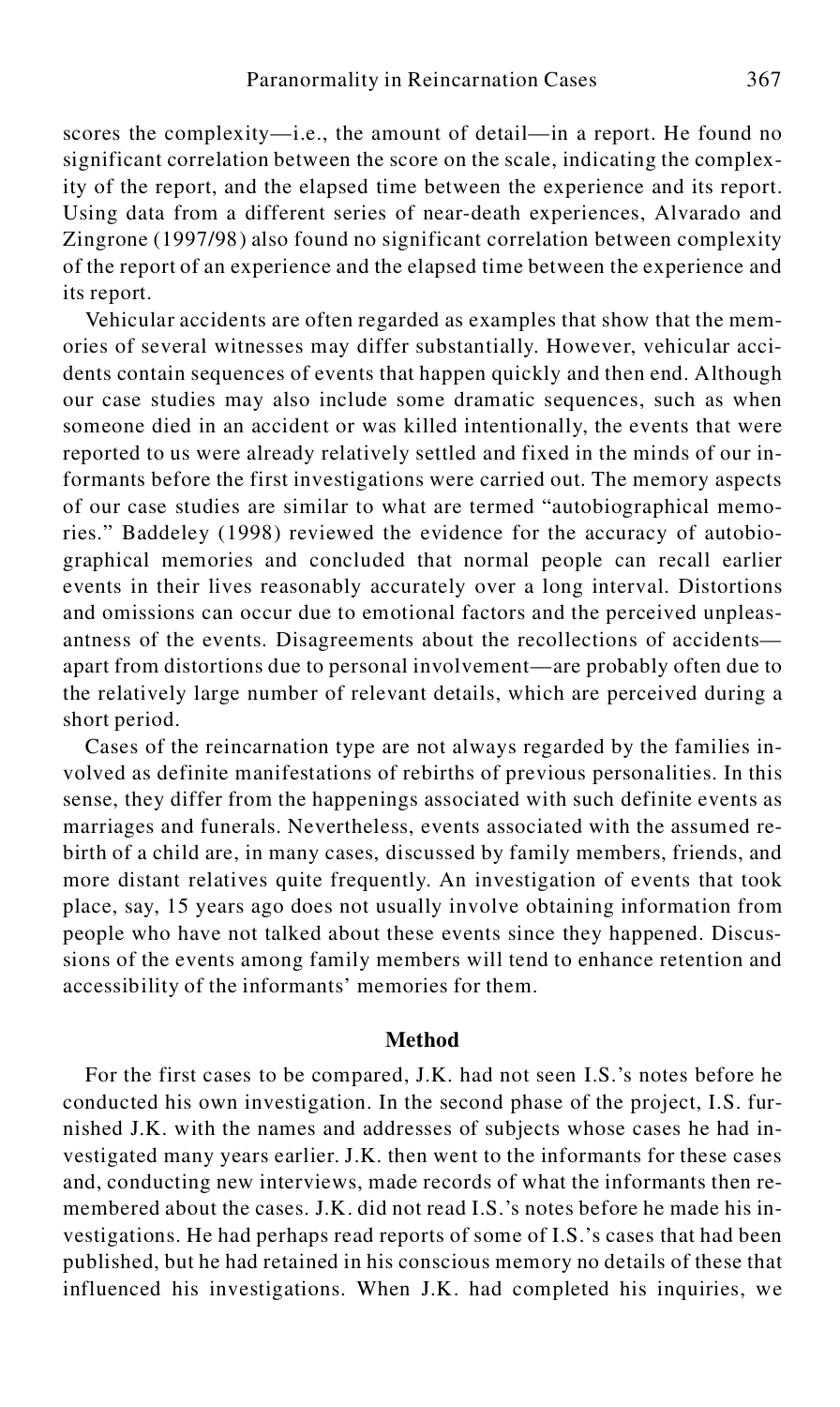compared the two accounts for the following differences: loss of essential details (in the J.K. reports compared to the I.S. ones), distorted accounts to J.K. of what were obviously the same events described earlier to I.S., and mention to J.K. of important details not told to I.S. We also noted reports of events to J.K. that differed in no essential detail from reports of the same events to I.S.

Because we were primarily interested in the stability of information relevant to the assessment of paranormal processes, J.K. concentrated on interviews. He did not extend his inquiries, as I.S. often did, to the study of relevant documents, such as hospital records and postmortem reports. As J.K. had learned in connection with other cases in Turkey, such records are nearly always discarded within a decade. In Thailand, termites frequently produce the same outcome.

Because of the relatively small number of cases and relatively large number of uncontrolled variables, we did not attempt to compare specific memory aspects. We tried to keep them in mind, however, when for each investigation we rated the strength of the paranormality component on a scale of 1 to 10. For these ratings, we assigned the descriptive values listed below to coordinate I.S.'s and J.K.'s assessments and to provide the reader with an illustration of how we judged the strength of each case. (However, comparisons between the earlier and later investigations could also be carried out with a different set of descriptive values.)

A rating of 1 means no suggestion of paranormal processes.

A rating of 2 to 3 means there are indications that a paranormal component may be involved, but the probability is equally high that the apparently paranormal features could be due to chance or other normal processes.

A rating of 4 to 7 indicates that paranormal processes increasingly outweigh alternative explanations without reaching the equivalent of the .05 significance level.

A rating of 8 means the presence of a paranormal component is suggested as being equivalent to the .05 significance level.

A rating of 9 is similar to a rating of 8, but at the .01 significance level.

A rating of 10 is similar to 9, but at the .001 significance level.

In mentioning figures of probability, we do not mean to minimize the subjectivity of our judgments about the element of paranormality in the cases. Moreover, it is not possible to list, in a kind of hierarchical order, conditions that would help to exclude normal communications. Nevertheless, the following conditions (taken from Keil, 1991) are likely to strengthen a claim for the presence of paranormal aspects. In this list and elsewhere, the letter *S* stands for the subject, *PP* for the previous personality, and *PL* for the (claimed) previous life.

1. The S and the S's family do not know and have no contact with the PP's family until the S has made definite and potentially verifiable verbal statements.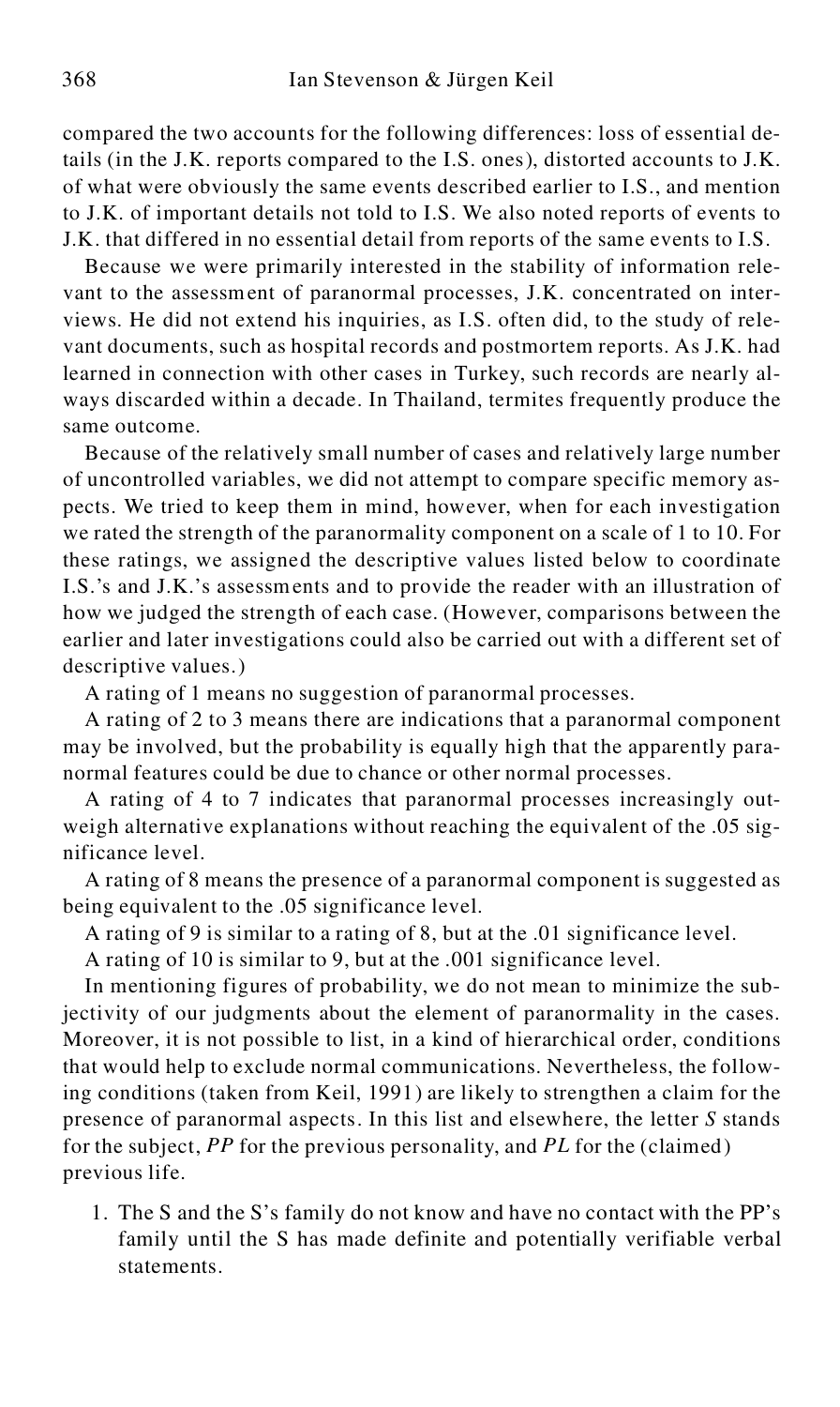- 2. The S makes numerous unambiguous statements, which are relatively independent of each other, about a PP and a PL that can be verified.
- 3. The S provides information about something not known to anybody except, in the past, to the PP—that can be verified, such as some item hidden by the PP and recovered by the S.
- 4. Statements made by the S—preferably before the PP's family is involved—are noted by more than one member of the S's family and preferably by other people not belonging to the family.
- 5. Without any opportunity to learn or imitate, the S is able to do something that corresponds to some activity the PP was able to perform. For example, the S is able to speak a language or dialect that is not spoken by people with whom the S had contact.
- 6. Similar to (5), but the S has some opportunity to learn and imitate. Nevertheless, the S seems far more proficient than would normally be expected.
- 7. The S has birthmarks and/or malformations that correspond to injuries or other peculiarities of the PP. (Several birthmarks on the S that correspond to specific injuries sustained by the PP are more impressive than a single birthmark that corresponds imprecisely to a large injury on the PP.)
- 8. Unusual behavior, such as phobias or preferences of the S manifested at an early age, that do not make sense in terms of the S's experiences in his or her life, but that correspond to some important event in the PP's life or feature of the PP's character.
- 9. Although more difficult to evaluate, the intensity and spontaneity with which statements are made and emotions are expressed also have a bearing on the assessment.

This list could be extended. We can also integrate its items, to some extent, if we remember that there are two main criteria in operation on the basis of which we can assess paranormality. First, we need to appraise the number and the complexity of relatively independent statements and other characteristics that correspond to verifiable statements, features, and facts associated with the PP; a small number of statements based on fantasies could, by chance, agree with some aspects of the PP's life. In addition, we need to evaluate the barriers—geographical and social—that may have made it impossible or at least unlikely that seemingly paranormal connections between the PP and the S occurred by normal means.

For the relatively subjective evaluation of the reports, we had to take account of the following difficulties:

1. For several cases, J.K. could not interview the same informants who had provided information to I.S. Some of I.S.'s informants had died, some had moved and could not be contacted, and some could no longer remember anything related to the relevant events.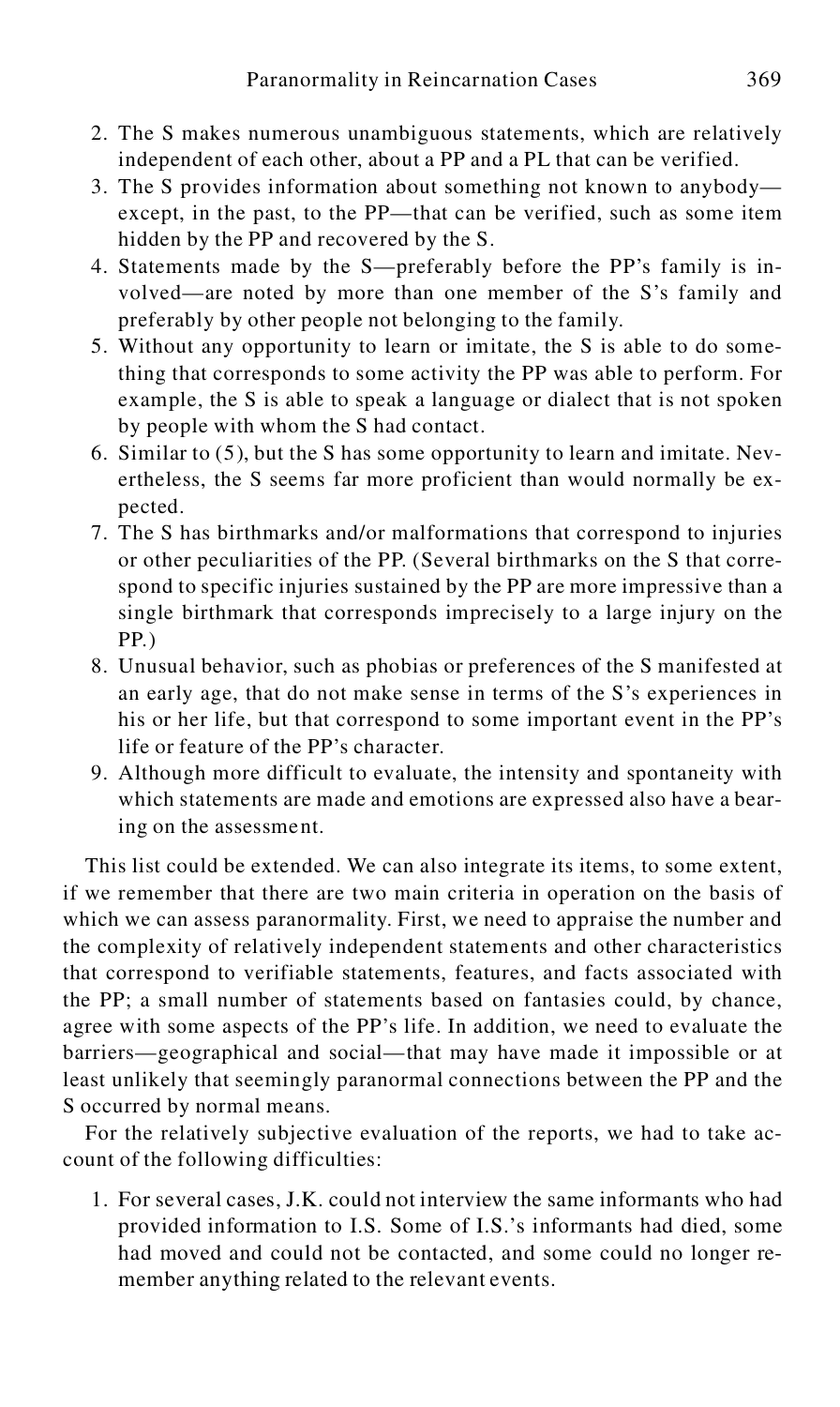2. Additional information recorded by J.K. (compared with statements recorded by I.S.) may be due to (a) embellishments; (b) differences in the time available for an interview (the informants had the information but did not refer to it); (c) different informants; and (d) I.S. investigated the case when some children were still quite young. A child may have made additional statements after I.S.'s visit, and these may have included paranormal information.

A comparison of the two versions of the normal factual aspects of a case may provide some reassurance when similar sets of data were obtained. However, minor discrepancies and/or omissions among these data are generally relatively unimportant unless they have a bearing on the paranormality assessment. For instance, if during J.K.'s interview, the informants could not remember the names of some relatives that were recorded by I.S., we did not regard this as a serious sign of instability unless the names were relevant to statements or events that suggested some paranormal process.

For most cases, we agreed on the paranormality ratings; if we disagreed usually by 1 point on the scale—we discussed the reports until we reached agreement.

## **Principal Features of 15 Cases Selected for This Comparison**

Of the 15 cases we compared, 10 were from Turkey, 4 from Thailand, and 1 from Myanmar (formerly Burma). Five of the subjects were female and 10 were male. There were no cases of the sex-change type in the group, i.e., cases in which the subject claimed to remember the life of a person of the opposite sex.

The I.S. cases were first investigated between 1966 and 1984 (median: 1971). The J.K. cases were first investigated between 1990 and 1996 (median: 1995). In both groups, the "first investigation" was typically followed by further interviews in later years when we wished to interview additional informants or talk again with an earlier informant. The mean interval between the first investigations of I.S. and J.K. was 22 years, and the median interval was 23 years.

Particularly with I.S. and sometimes with J.K., the investigations continued for several years or even longer after the initial inquiries began an investigation. For example, I.S. began investigating the case of Bongkuch Promsin in 1966, but he had further interviews in the 1960s and 1970s, and he last met Bongkuch and his family in 1980. J.K. began his investigation of this case in 1995, only 15 years after I.S.'s last contact with the family. There was thus a much shorter interval for many cases between I.S.'s *last* contact with the case and J.K.'s first one. It remains true, however, that in most cases, I.S. obtained the substantial information about the case when he first met the families concerned.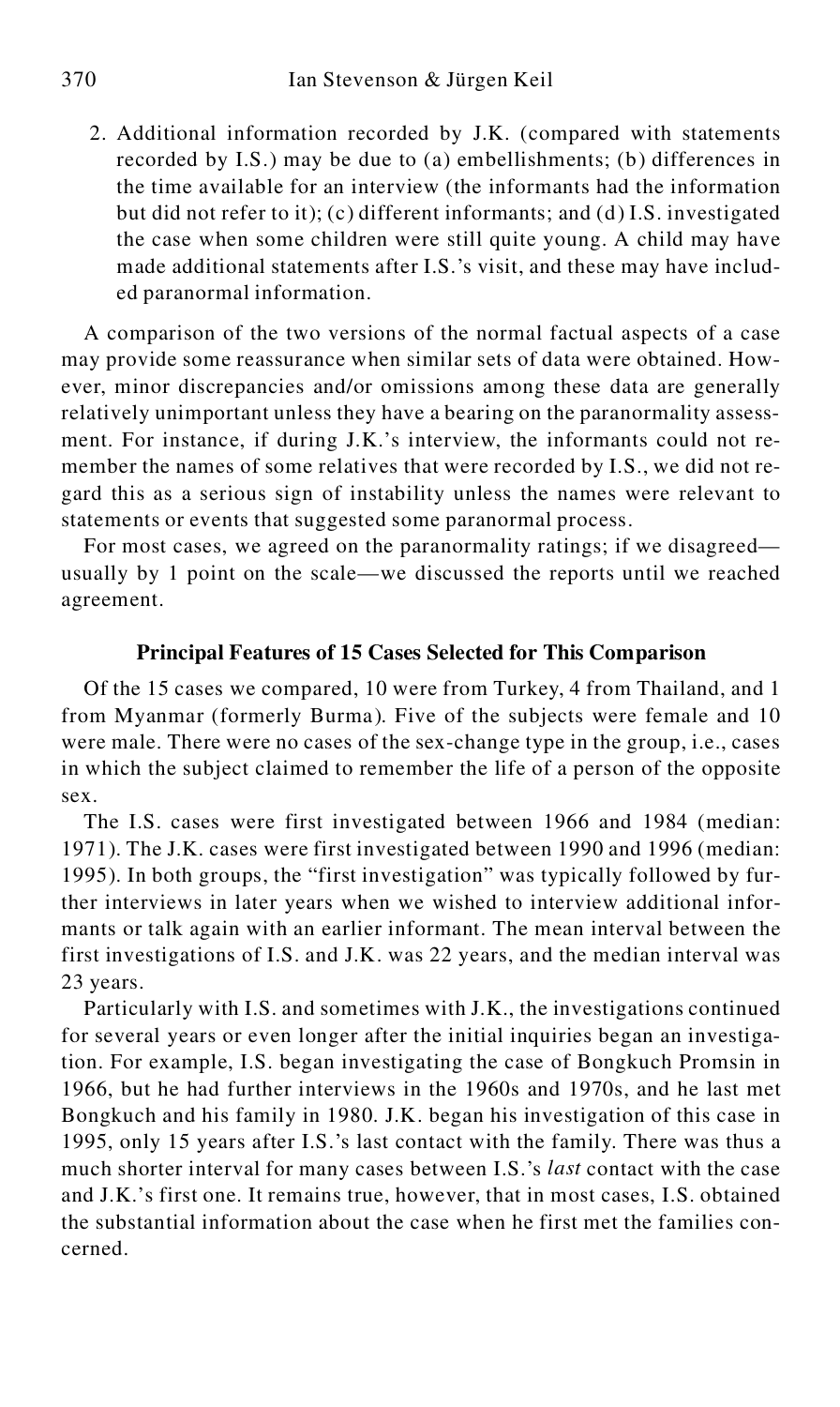|                                 | Rating of I.S.<br>investigation | Rating of J.K.<br>investigation |
|---------------------------------|---------------------------------|---------------------------------|
| Nürsel Karaali (Turkey)         | 8.0                             | 7.0                             |
| Cengiz Elma (Turkey)            | 3.0                             | 3.0                             |
| Zeynep Emel Celik (Turkey)      | 5.0                             | 4.5                             |
| Dellâl Beyaz (Turkey)           | 8.0                             | 7.0                             |
| Semihe Atasoy (Turkey)          | 5.0                             | 5.0                             |
| Necati Çaylak (Turkey)          | 7.5                             | 5.0                             |
| NasN Toksöz (Turkey)            | 5.0                             | 4.0                             |
| Cemal Kurt (Turkey)             | 5.0                             | 5.0                             |
| Faris Yuyucuer (Turkey)         | 8.0                             | 5.0                             |
| Cemil Fahrici (Turkey)          | 7.0                             | 6.0                             |
| Ratana Wongsombat (Thailand)    | 8.0                             | 7.0                             |
| Bongkuch Promsin (Thailand)     | 8.0                             | 7.5                             |
| Anurak Sithipan (Thailand)      | 5.0                             | 5.5                             |
| Chanai Choomalaiwong (Thailand) | 8.0                             | 6.0                             |
| Myint Myint Zaw (Myanmar)       | 5.0                             | 3.0                             |
| Mean:                           | 6.5                             | 5.5                             |

TABLE Paranormality Scale Ratings

Note: I.S. = Ian Stevenson; J.K. = Jürgen Keil.

## **Results**

#### *Summary*

The Table lists the 15 cases we compared and gives the ratings on the paranormality scale for the data of the two investigations. The mean ratings (rounded) on the scale were 6.5 for the data of the I.S. investigation and 5.5 for those of the J.K. investigation.

In only one case did we assign a higher paranormality rating for the data of the J.K. investigation than for those of the I.S. investigation. This was the case of Anurak Sithipan. The informants mentioned to J.K. an incident in which Anurak showed paranormal knowledge of an object that had belonged to the PP in the case, his older deceased brother. They had not mentioned this item to I.S.

## *Eight Case Reports*<sup>1</sup>

*The Nürsel Karaali Case (Turkey).* The subject, Nürsel, was regarded as the rebirth of the previous personality, Vesile Görür. In 1970, I.S. obtained some preliminary information about this case from the PP's younger brother Cemil

<sup>&</sup>lt;sup>1</sup> Ian Stevenson has published detailed reports of his investigations of most of the cases reviewed here. For the benefit of readers wishing details of what he learned about these cases, we have given the references to his reports.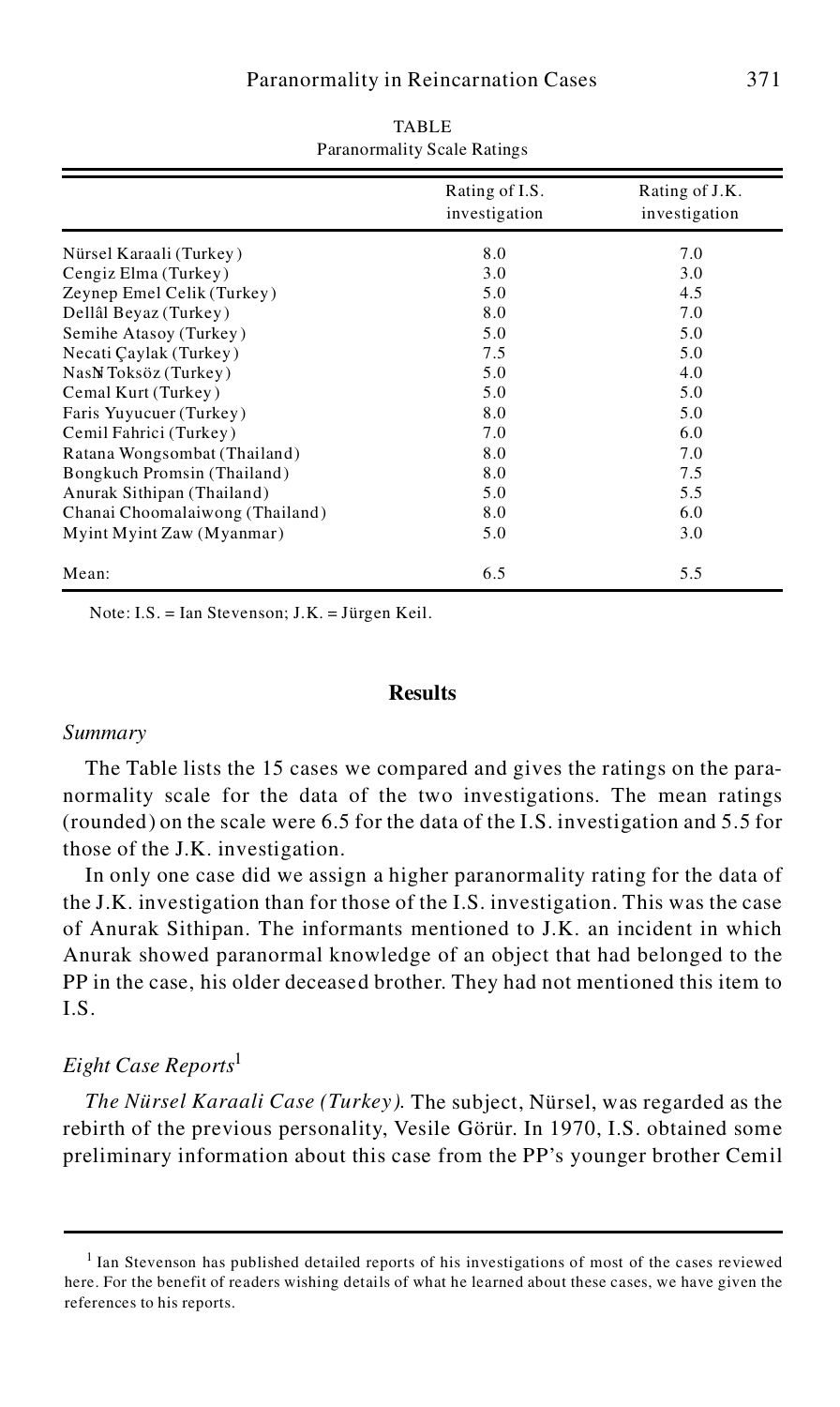Görür. In 1973, one of I.S.'s collaborators interviewed the PP's father, Cabir Görür, and in 1975, the S's father, Süleyman Karaali. In 1975, I.S. interviewed a musician, Hasan Eyup Demirel, as well as the S's mother, Vesile Karaali, and Nürsel herself. In 1977, I.S. interviewed the PP's father, Cabir Görür. The PP's mother was also present during this interview and volunteered some information.

The PP died at the age of 16 in 1962. The S was born in a different village in 1963. The two villages were 18 kilometers apart. The two families were not related and the parents of the S and the PP had no contacts. The S's grandfather, however, did know the PP's father from their military service.

When the S became able to speak, she told her father that he was not her father and that her father was in another village, which she named. She stated some names of other members of this family and threatened to run away if she were not taken to them.

In 1990, J.K. interviewed the S, her husband, and her mother, as well as two siblings of the PP.

I.S. and his Turkish collaborator obtained more details than J.K., but major events were presented in a very similar way in the 1970s and in 1990. Once contact was established between the families from the information the S provided, she continued to visit the PP's relatives. In 1990, she remembered that as a young child, she knew the names of the PP's relatives. (This had been included in I.S.'s notes.) In the meantime, the S had seen the PP's relatives so often that she knew their names because of these contacts.

Both I.S. and J.K. were told that at birth, the S's fingers were colored in agreement with the henna color that was applied to the PP's hands after the PP had died. I.S. was told that in about 1967 (at the age of  $4\frac{1}{2}$ ), the S recognized (in her village) some musicians who had played at the PP's funeral. This was not mentioned during the later study of J.K. In 1973 as well as 1990, I.S. and J.K. learned that the S had recognized the PP's old house. In 1977, I.S. was told that the S could correctly sort out the PP's clothes when mixed with other clothes. J.K. learned of this without substantial change in 1990. In 1990, J.K. was told that the S distinguished six of the PP's clothes from 40 other clothes not belonging to the PP but mixed with those that did. I.S. in 1977 had not been given figures such as these but was told only that the "S could distinguish perfectly the clothes of the PP from those of the other members of the family." Was the addition of numbers to the report an embellishment? We cannot say, but the addition, if such it is, does not alter the rating on the paranormality scale.

Nürsel's correct statements as a young child before contact was established with the PP's relatives cannot be easily explained as normal information and fairly strongly suggest a paranormal connection between her and the PP. The assessments in this respect are similar for the earlier and later investigations. The earlier investigations managed to find more people and details that confirmed the suggested paranormal connections. In 1990, some details were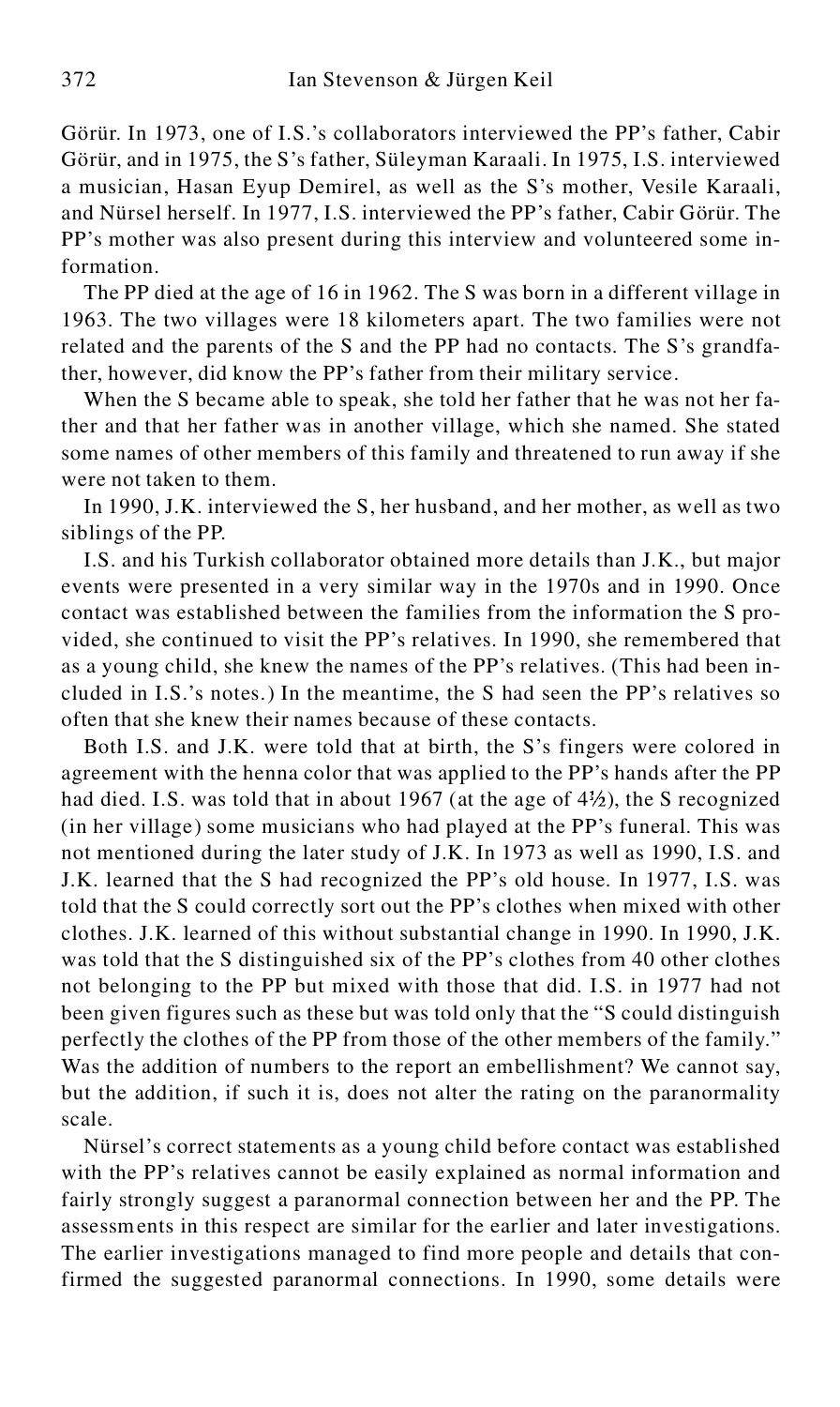added; these may include some embellishments but may also be factual additions. One detail—the S's recognitions of the musicians from the PP's village—was lost. Generally, these differences did not have a bearing on the assessment of the paranormality component. We rated I.S.'s report as 8 and J.K.'s report as 7.

*The Dellâl Beyaz Case (Turkey ).* The subject, Dellâl, was regarded as the rebirth of the previous personality, Zehide Köse (Stevenson, 1997). The S was born in 1970, within 1 month of the PP's death. She had a birthmark on the top of her head. When the S was born, there was a suggestion, based on a dream, that she might be a rebirth case, but there were no specific indications of this.

The S's mother told a collaborator of I.S. in 1975 that she had a dream connecting the S with the PP's village. However, during a second interview later in the same year, the S's mother denied that this dream referred to the PP's village. There was no other information in the dream that could link the S to the PP.

In 1975, I.S. interviewed the S, the S's mother, the S's grandmother, as well as the PP's husband, the PP's oldest daughter and her husband, and a nephew of the PP's husband. In 1983, a collaborator of I.S. returned once more to the S with some questions prepared by I.S.

In 1991 and 1992, J.K. interviewed the S and the S's mother. The PP's brother Mithat was also present in 1991. During a further visit in 1994, J.K. interviewed the PP's daughter Nuriye Sen. Most of the information was collect ed in 1975 by I.S. and in 1991, by J.K.

I.S. did not receive any information that the S's relatives had any connections with the PP's relatives. J.K. heard later that the S's relatives had not met the PP, but they did know some of the PP's relatives. There was no contact between the two immediate families when the S was born.

Both I.S. and J.K. were told that the S had a birthmark on her head. They also both learned that the S had told her parents how she (the PP) died by falling through an opening from a flat roof while hanging out some washing. (The PP had died of "head injury," a fact relevant to the S's birthmark.) Similarly, informants told both of them that the S had correctly mentioned the name of the PP and the names of two or three of the PP's relatives and the name of the PP's village. The S's father probably knew the PP's village, but the S's mother claimed that she did not know the name of this village, which is probably correct.

The S conveyed most of the information related to the PP when she was less than 2 years old. She had started to talk about a previous life as soon as she had learned to talk.

The S's statements referring to the PP were correct, and a nephew of the PP, who was visiting a neighbor of the S's family, heard about her statements. This nephew, I.S. was told, arranged the first meeting between the two families when the S was about 2 years old. J.K. did not hear these details, but he was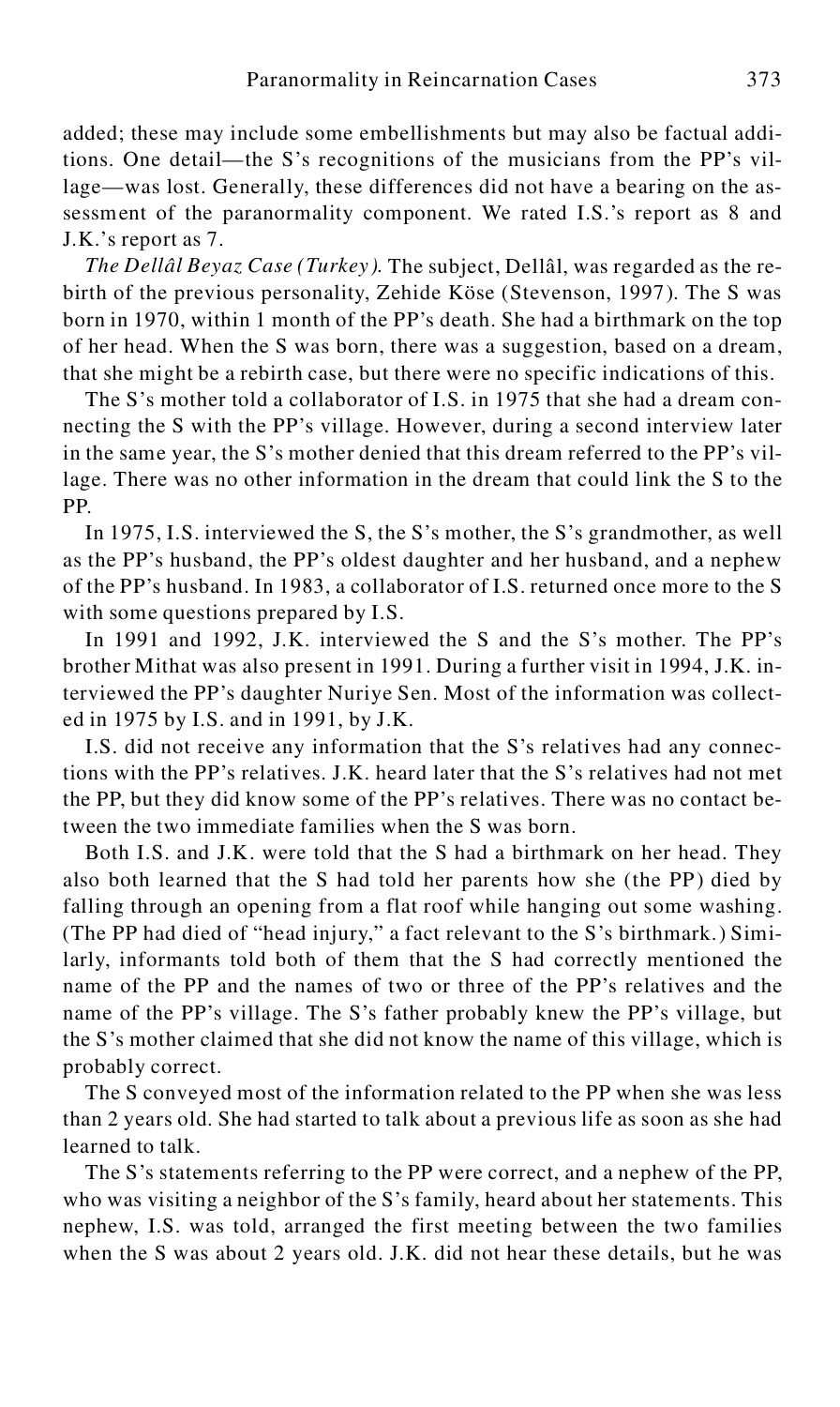told that the PP's relatives heard that the S was talking about a previous life in a way that suggested that she was referring to the PP.

Both I.S. and J.K. were told that the S recognized various people and objects when she visited the PP's home for the first time. The details vary slightly, but J.K. could not interview the same relatives of the PP who had met I.S. There were no signs of embellishment in the more recent accounts of this case.

I.S. obtained medical records, which confirmed the death of the PP that informants had indicated to us, but the informants did not clearly link the S's birthmark with the PP's fatal fall. There was, however, agreement that the PP died from head injuries.

Although some connections existed prior to the S's birth, it seems unlikely that the information conveyed by the S prior to the first meeting of the two families could have come about by normal means. The various recognitions at a later stage carry some weight but are more doubtful indicators of paranormal processes.

We rated the paranormality component as 8 for I.S.'s accounts and 7 for  $J.K.'s.$ 

*The Semihe Atasoy Case (Turkey ).* The subject, Semihe, who was born in 1963, was regarded as the rebirth of the PP, Nesime Dogÿruel, who died in 1960 at the age of 35 (Stevenson, 1997). The two families are not related, but they were acquainted. They did not meet on a regular basis but occasionally exchanged visits.

The PP's husband had shot and killed her. I.S. was told that the S's parents did not know this, and that they only became aware of the circumstances of the PP's death when the S started to talk at the age of 2. This means that for a period of approximately 5 years, the S's parents apparently were not aware that the PP had been killed by the PP's husband. Even if the S's parents met some other members of the PP's family only once or twice a year, it is surprising that they were not aware of the circumstances of the PP's death.

Both I.S. and J.K. heard that the S had two birthmarks, which agree with gunshot wounds of entry and exit on the PP. In fact, the PP was shot four times and a further birthmark on the S's elbow (only mentioned to I.S.) may correspond to the wound caused by a bullet.

With the help of an autopsy report (only available in 1977), I.S. carefully reconstructed the entry and exit marks on the PP's body. The entry position of two bullets and the exit position of one bullet seem to be in fairly good agreement with the S's birthmarks, but because the PP was hit by four bullets, the agreement may be due to chance. If one shot fired at the PP is regarded as a link that accounts for the S's birthmarks, the question must also be asked why only one bullet and not four resulted in corresponding birthmarks. Based on similar inconsistencies in connection with other cases, I.S. (1997) suggested that events prior to death, such as loss of consciousness by the PP after the first wounding, could explain why only some of the PP's wounds correspond to birthmarks on the S. Nevertheless, the limitations in the correspondence be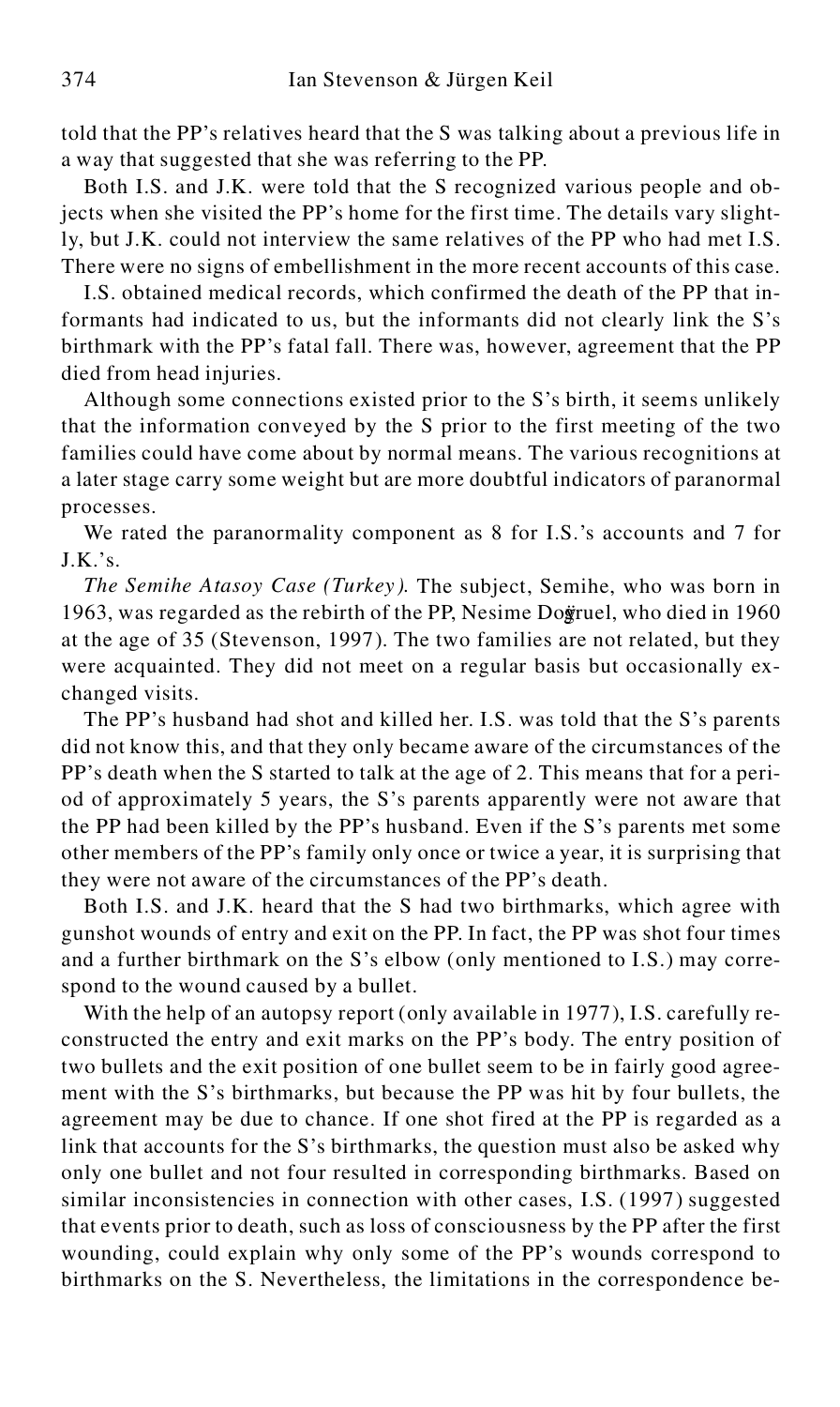tween the PP's wounds and the S's birthmarks must be regarded as a negative feature when the overall probability of a paranormal component for this case is estimated.

I.S. visited this case for the first time in 1977. He interviewed the S and the S's parents. He also interviewed the PP's brother Salih.

In 1994, J.K. interviewed the S and her father. In 1996, he interviewed the S's mother, who was not present in 1994. The PP's brother Salih had died in 1993. The S still had contact with one of the PP's daughters, but this relationship then seemed fairly independent of the S's connection with a previous life. Nevertheless, the S told J.K. that she still had direct memories of being the PP. J.K. could not find any relatives or friends of the PP who might have been able to provide relevant information about the PP's life.

Both I.S. and J.K. heard that the PP was shot when the PP's husband returned home drunk. Only J.K. was told that the PP questioned the PP's husband about his late arrival home. I.S. was told that the PP was shot twice. Only one shot was mentioned to J.K.

Both I.S. and J.K. heard that the S had two birthmarks in agreement with the way the PP was shot. When I.S. visited the S in 1977, the birthmarks were still faintly visible. They were not visible in 1994. However, there was no doubt in 1994 (in the minds of the informants) that the S had had two birthmarks (corresponding to the entry and exit wounds of a bullet) when the S was young.

I.S. heard of another birthmark on the S's arm, which was not mentioned to J.K.

Both I.S. and J.K. were told that the S did not visit any of the PP's relatives until after the S had started to talk about a previous life. I.S. was told that when the S was 10 she met the PP's relatives for the first time. The account given to J.K. in 1994 was less definite and indirectly suggested that the S might have met the PP's relatives at a younger age. In 1996, the S's mother also said that the S was 10 when this first meeting took place. (J.K. simply asked whether she could remember how old the S was when the S met the PP's relatives for the first time. Ten as a possible age was never mentioned by J.K.)

Both I.S. and J.K. were told that the two families are unrelated, that they met only occasionally, and that the connection between the PP and the S was only discovered when the S started to talk about the PP.

The reports, mainly obtained 17 years apart, are in good agreement. For this case, it is difficult to estimate a paranormality rating on our scale. The birthmarks do not exactly correspond to only one bullet entry and exit. Although the S's parents did not regard the S as a rebirth case until the S started to talk about a previous life, the two families had had some contacts. The news of the PP's murder may have reached the S even if the S's parents were not aware of it. On the other hand, the S had referred to these events at a very young age. We estimate that a rating of 5 is appropriate for both reports.

*The Necati Çaylak Case (Turkey).* The subject, Necati, was regarded as the rebirth of the PP, Abdülkerim Hadduroğlu (Stevenson, 1980). The two fami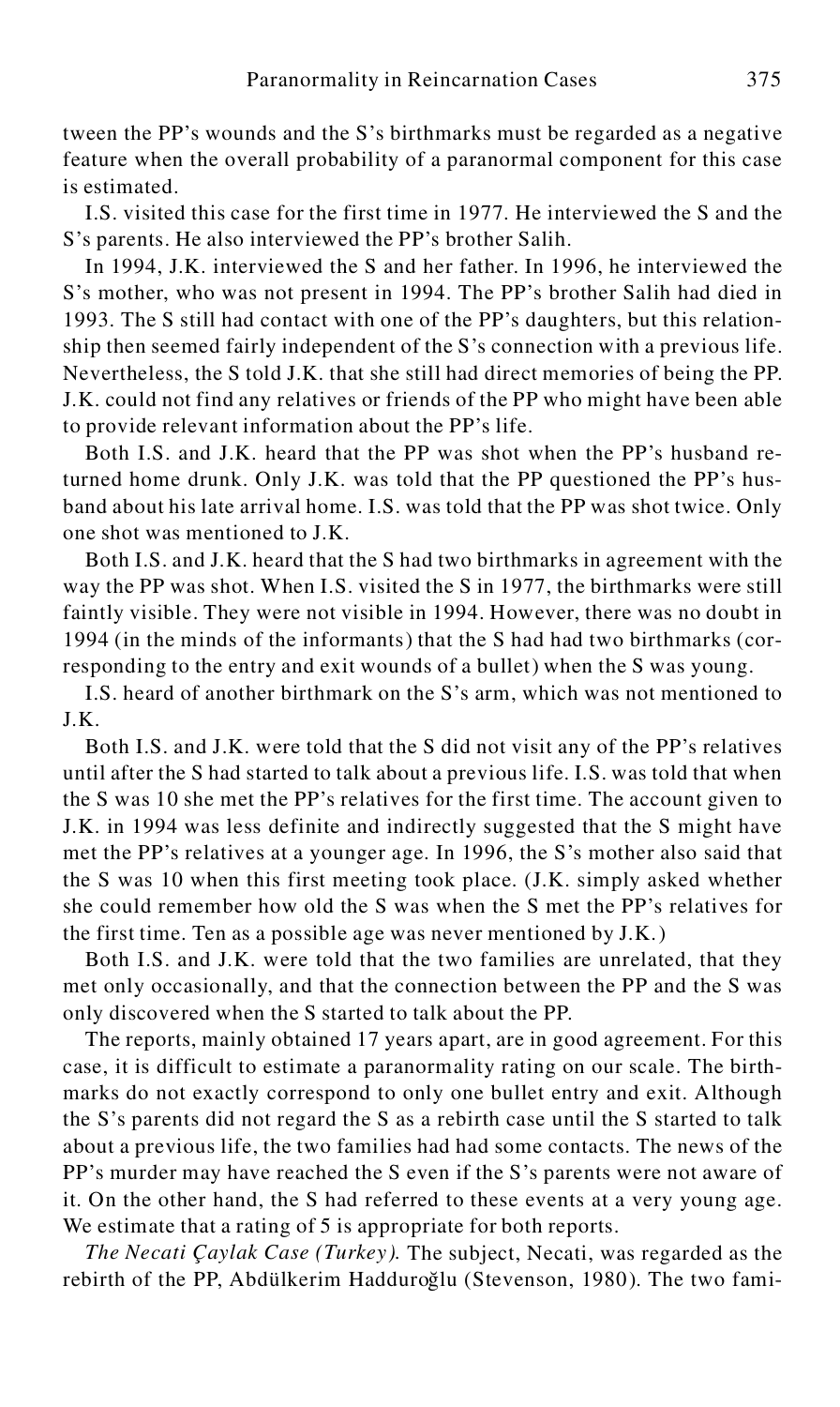lies, who lived 8 kilometers apart in different villages, are not related and did not know each other until the S started to talk about a previous life.

The PP died in 1963 in a car accident. The S was born about 1 month later according to the information that I.S. obtained. In 1995, J.K. was told that the S was born in 1965. In 1995, when J.K. studied the case, the S was away, working in Saudi Arabia. His relatives (J.K.'s informants) probably only estimated his year of birth. In Turkey, many families do not attach much importance to birthdays and the age of a person is not regarded as important information. I.S. met the S for the first time in 1967, and this meeting confirmed that the S was born around 1963, and not in 1965.

I.S. visited relevant informants in 1967, 1971, and twice in 1973. He interviewed the S, the S's parents, and two of the S's older brothers, as well as the PP's wife, the PP's father, the PP's stepmother, two of the PP's sons, five friends and neighbors of the PP (some of them distantly related to the PP), and the driver of the car in which the PP died.

In 1995, J.K. interviewed the S's mother and two brothers of the S, Ekrem and Mehmet. Ekrem, who provided most of the information, had also been interviewed by I.S. As mentioned, the S himself was working in Saudi Arabia. In addition, J.K. interviewed the PP's youngest son (also an informant during I.S.'s visits), and the PP's sister Kadife.

Both I.S. and J.K. were told that the PP was killed in a car accident at a bridge and that the S talked about this accident, giving correct details, when he was less than 3 years old. Both heard that the S was afraid of the bridge and refused to go near it. When the S came to this bridge for the first time, he also mentioned a number of names including the PP's first name. I.S. heard more details than J.K., which generally strengthened the paranormality hypothesis of this case. However, I.S. also became aware of several inconsistencies that could only be partly resolved through further investigations. Apparently, the S mentioned a wrong family name for the PP. The wrong name may have had some relevance but could not directly be associated with the PP. J.K. was only told that the S mentioned the names of the PP's father, mother, and wife.

The two accounts agree with each other, but I.S. obtained many more details supporting a paranormality component. The 1995 report contained no embellishments. The informants failed to mention to J.K. that the S had got the family name of the PP wrong, but most Turks would be satisfied with the S's correct statement of the names of members of the PP's family.

In 1995, J.K. recorded a different name for the driver of the car in which the PP died. It is not clear whether J.K.'s informants referred to an alternative name (a distinct possibility in Turkey), whether the same person was remembered as the driver but referred to by a wrong name, or whether in 1995, a different person was regarded as the driver. This difference between the two reports has no bearing on the assessment of the paranormality component.

The evidence for this component is fairly strong in I.S.'s report because of the many details and because the two families did not know each other. It is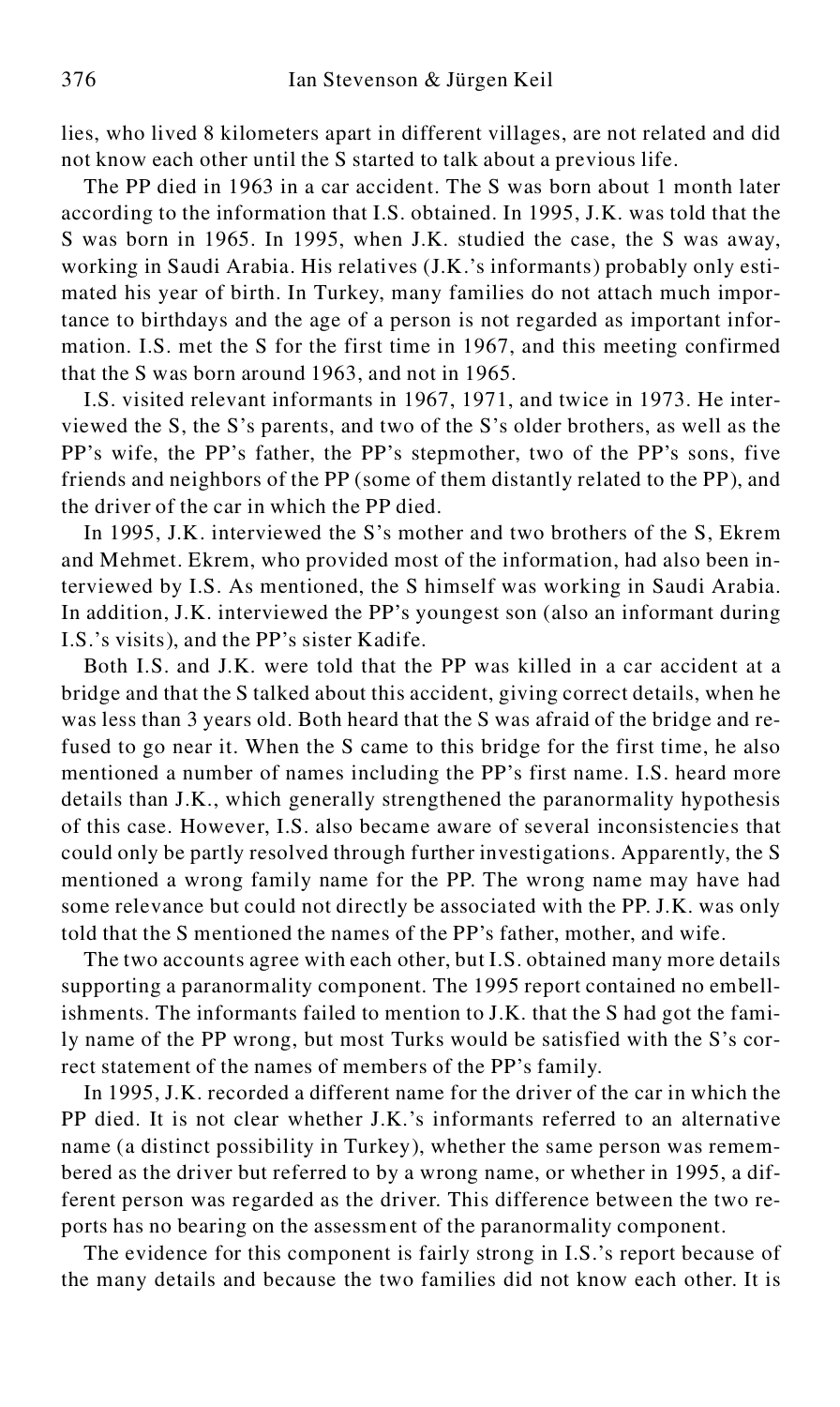likely, though, that some of the details related to the accident were generally known in both villages. Nevertheless, a paranormality rating of 7.5 for I.S.'s report and 5 for J.K.'s report seems appropriate.

*The Cemil Fahrici Case (Turkey ).* The subject, Cemil Fahrici, was regarded as the rebirth of the PP, Cemil Hayik (Stevenson, 1997). He was a well-known outlaw in the Samandağ, Hatay, region of Turkey. The PP died in 1935. The S was born about 2 or 3 days after the PP's death.

The S's verbal account of the PP's life and death is interesting and may contain paranormal elements, but because these events were publicly known, the S may have heard about the PP's life by normal means. The late investigation of this case makes a more detailed assessment of verbal statements with respect to the paranormality hypothesis virtually impossible. When in 1966 I.S. saw the S for the first time, the S was already more than 30 years old. J.K. saw the S 26 years later, in 1994.

Nevertheless, the case has some noteworthy features that suggest some degree of paranormality. The S has two birthmarks on his head that correspond to an entry and exit wound of a bullet. These marks appear to be in agreement with what is known about the death of the PP. (The PP shot himself by firing a bullet through his head when he could not escape from the police.)

As a child, the S rejected his own name and indicated that he wanted to be called Cemil. The S's parents eventually agreed. The S was afraid of soldiers and policemen and was hostile toward them. As a young child, he pretended to shoot them with a stick. This behavior could also have been encouraged because of some general resentment toward soldiers and policemen, which was not uncommon at that time in the Hatay region of Turkey.

Of the 10 informants interviewed by I.S., J.K. could only contact three. Most and perhaps all other informants had died in the meantime. One of these three, the S's sister, had recently lost her son and was too disturbed by this to answer questions.

J.K. was able to interview the S and the PP's younger sister. (I.S. had also met this sister of the PP.) She mentioned a few details to J.K. that I.S. had not recorded. Generally, J.K. did not hear as many details as I.S., but J.K. had only two informants. None of the additional details recorded by I.S. or J.K. had any bearing on the paranormality hypothesis.

The S's birthmarks, the S's desire as a very young child to be called "Cemil," and the S's reaction to policemen and soldiers were still remembered when J.K. visited the S and the PP's sister in 1994. It seems fair to conclude that the basis for the paranormality assessment did not change after 17 years.

The S's birthmarks had faded to some extent—which frequently happens and were less clearly visible when J.K. investigated the case. For this reason, it could be argued that J.K.'s rating should be marginally lower. We agree that if any change is contemplated, it should be in the direction of a slightly lower rating for the more recent report.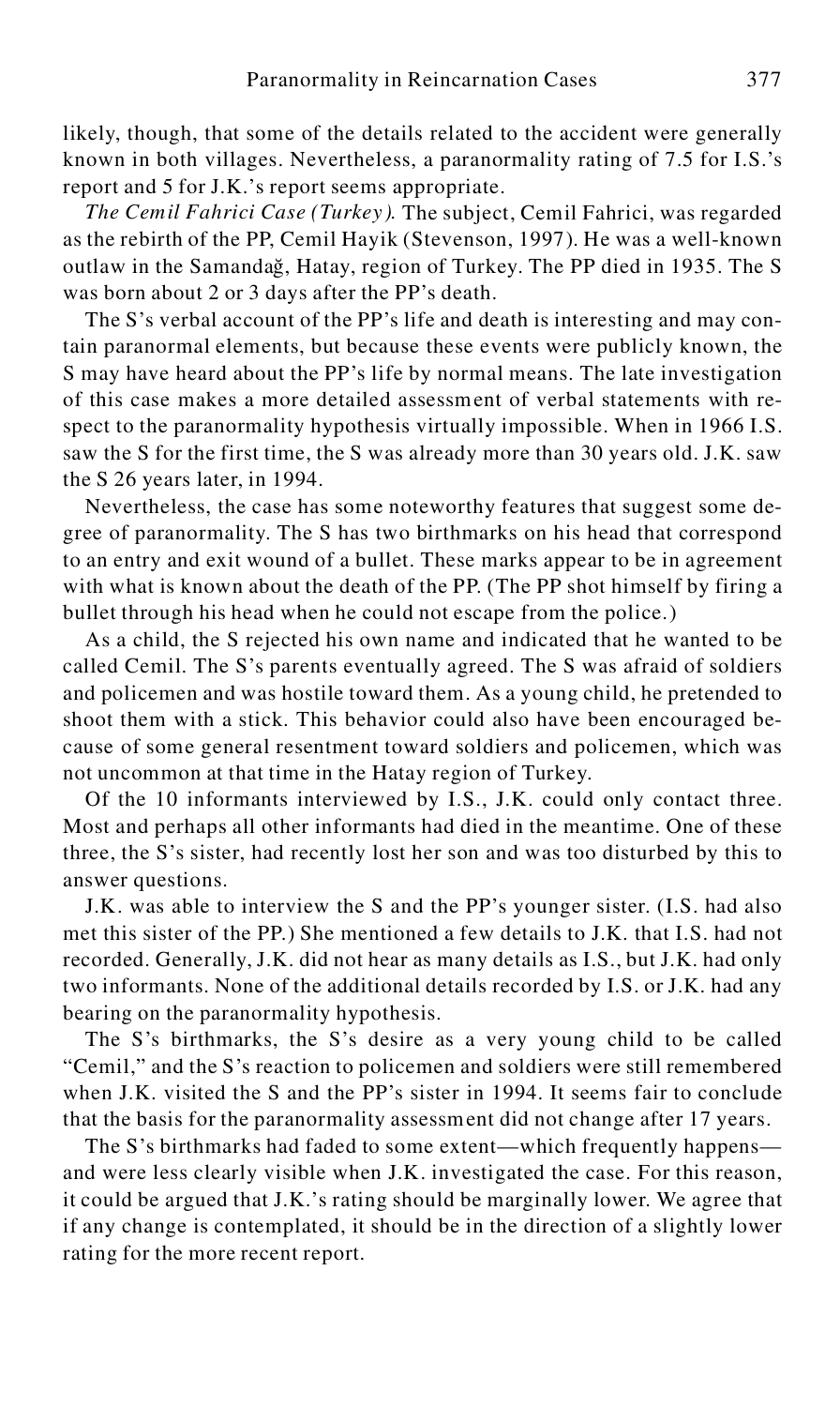On the paranormality scale, we rated this case—mainly on the basis of the S's birthmarks—as 7 for the records of I.S. and 6 for those of J.K..

*The Ratana Wongsombat Case (Thailand).* The subject, Ratana, was regarded as the reincarnation of the PP, Kim Lan (Stevenson, 1983).

Kim Lan died in September 1962, at the age of 68. The S was born in May 1964. She started to talk at a very early age, and her apparently accurate memories about some aspects of the PP's life were reported in a Bangkok newspaper in 1967 when the S was 3 years old.

I.S. mainly studied this case in 1969, but he visited Ratana again during six further visits to Thailand, the last one occurring in 1980. J.K. studied this case in 1995.

The S was raised (from soon after her birth) by her grandmother and stepgrandfather. The latter was particularly interested in Ratana's statements about a previous life. The S's family did not know the PP at all, but the S's step-grandfather knew a few people who previously had some contact with the PP when the PP visited a particular Wat (Buddhist temple) in Bangkok. However, the S's step-grandfather initially was not aware of this connection.

I.S. interviewed 13 people including the S, the PP's daughter, Anan, and a nun from the Wat in Bangkok. J.K. also met another nun and a monk who had some limited contact with the PP but who had not been interviewed by I.S.

The S's grandmother and the S's step-grandfather had died by 1995. It is likely that some of the other informants interviewed by I.S. had also died by then. Except for the S, J.K.'s other four informants were between 76 and 84 years old.

The information provided by the S—when she was a young child—supports the paranormality hypothesis mainly because her family did not know the PP or the PP's relatives, and because the S gave many correct details, including the PP's name when the S was only 2 years old.

In 1995, the S herself had no direct memories of the life of the PP, but remembered various details she had later heard from others, including some details that she had mentioned at a very young age. This is not at all unusual in these cases.

There are no significant disagreements between the data collected by I.S. and J.K., but between one third and one half of the details was lost when J.K. studied this case. J.K.'s notes do not suggest any additional details that could be regarded as embellishments.

Although a reduction of the reported details might be expected because of the advanced age of four of J.K.'s five informants, the paranormality assessment based on the more recent interviews must be rated somewhat lower. On the scale, we rated I.S.'s account as 8 and J.K.'s account as 7.

*The Anurak Sithipan Case (Thailand).* In some areas of Thailand, as well as in Myanmar and parts of India, bodies are sometimes marked, usually shortly after death, but occasionally also before a person is pronounced dead, in order to enable the relatives to recognize a child with a similar birthmark as being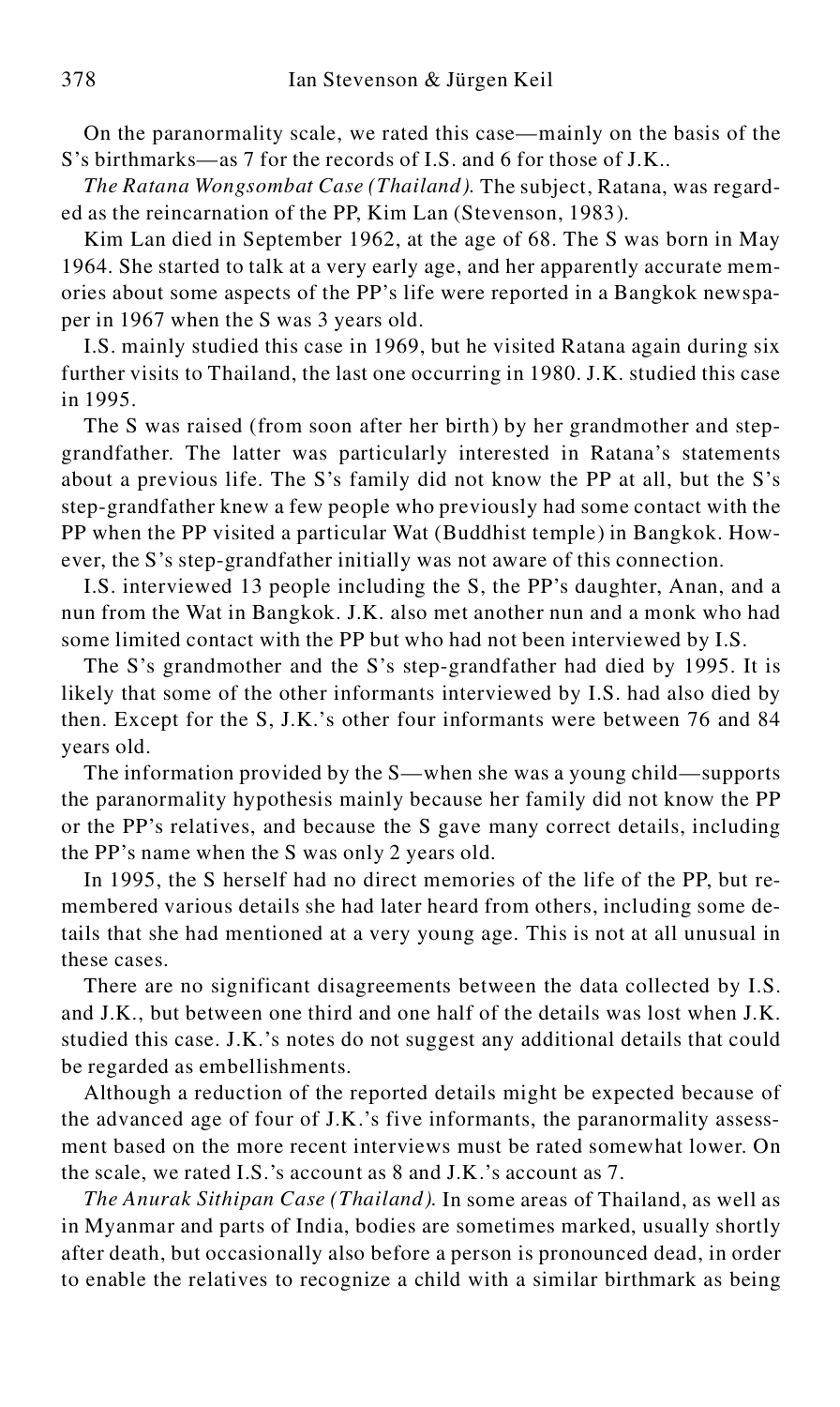the deceased reborn. Although this custom is generally known in areas where bodies are sometimes marked, it is not practiced often, and it is unlikely that such "experimental birthmarks" (Stevenson, 1997) agree by chance with the original marks. The present case provides an example of this practice.

The subject, Anurak, was regarded as the reincarnation of his older brother Chachewan, who had drowned about 3 years before Anurak was born (Stevenson, 1997). Chachewan's body had been marked on the right elbow with charcoal. One informant said the mark was made with ink.

There is good agreement between the notes obtained by I.S. in 1977 and those obtained by J.K. in 1994. The two reports agree that the PP's arm was marked near his elbow and that the S was born with a birthmark on the same elbow close to the site where the PP had been marked. On both occasions, the S's relatives claimed that other members of the S's family had no birthmarks like that of the S. According to I.S.'s examination, this is not quite correct, and we therefore have an example of increased emphasis on the birthmarks of the S and a tendency to ignore smaller birthmarks on other siblings. However, these errors were similar on both occasions. The informants for I.S. spontaneously mentioned that the S's birthmark was not exactly in the same position as the mark made on the PP. J.K. was not told of this discrepancy and this could be seen as an unconscious tendency to support the interpretation of reincarnation. On the other hand, after 17 years, the S's parents may have forgotten the small difference in location or may have thought that it was of no further importance.

The two reports agree that the S spontaneously searched for the PP's Boy Scout uniform. The more recent statement about this detail provides a somewhat more elaborate framework but does not really add any information that would increase the strength of the paranormality component.

There is also agreement about the S's familiarity with the PP's friend who came for a date with the S's sister. The earlier report included more details that could easily have been forgotten after 17 years.

The more recent report includes one more incident reported by the S's parents: The S found a special spoon, which the PP had kept on a high shelf in a generally inaccessible place. This incident supports the paranormality component, and it could be argued that in some way, this incident was later invented to provide more support for the reincarnation hypothesis. However, if this incident is considered, together with other statements made by our informants, it seems more likely that the S really behaved in the way his parents reported, and that for some reason, this incident was forgotten or not mentioned when I.S. visited 17 years earlier.

Although there are some differences in the records with respect to those events that have a bearing on the paranormality component, we do not regard them as significant. The strength of the paranormality component is broadly similar for the 1977 and 1994 investigations.<br>We agreed that for this case, the paranormality rating for the more recent re-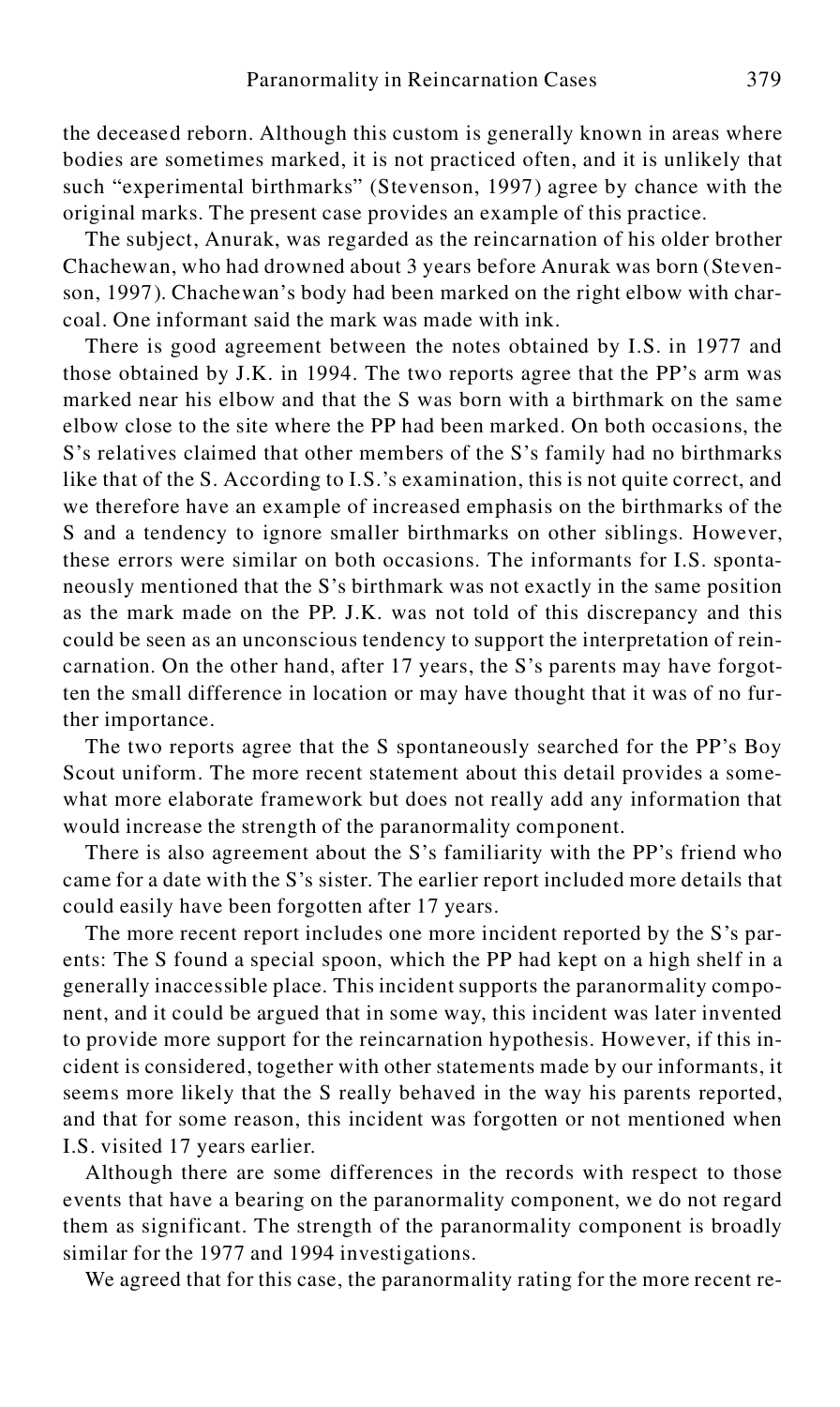port should be at least as high as that for the earlier one and possibly higher. We agreed on a rating of 5 for I.S.'s report and a rating of 5.5 for J.K.'s report.

*The Bongkuch Promsin Case (Thailand).* Bongkuch, the subject, was regarded as the rebirth of the PP, Chamrat, who died in 1954, at the age of 18 (Stevenson, 1983). The PP had been attacked from the back, stabbed, and killed. The two families were not related and did not know each other. The PP's relatives had never visited the S's village. The S's father had traveled to the small town where the PP lived. He knew some people there, but not the PP or the PP's relatives, and after the PP was killed, the S's father did not hear anything about the murder. Contact between the two families was established only after the S had started to talk and had made a number of statements about the PP. The PP's relatives then learned about these statements.

I.S. carried out a very detailed investigation (mainly in 1966) and interviewed 17 people including the S, the S's parents, 2 sisters of the S, the PP's father, the PP's sister, the PP's stepbrother, the PP's girlfriend, as well as 3 police officers associated with the investigation of the PP's murder.

When J.K. investigated this case in 1995, the PP's parents and the S's father had died. J.K. interviewed the PP's half-brother Muan, the younger brother of the PP's mother, the S, the S's mother, and the S's sister Chorthip. I.S. had obtained a much more detailed record of the events, but both he and J.K. found that the first contact phase between the two families suggested a paranormal component. The S had made a number of statements. He mentioned the PP's name, possessions of the PP, such as a bicycle and a gold chain, and how PP had been killed. The PP's relatives confirmed these statements during their first meeting with S. They conducted a "test" by presenting the S with—according to I.S.'s notes—two bicycles or—according to J.K.'s notes—three bicycles, from which the S selected the PP's bicycle correctly. The increase from 2 bicycles to 3 most likely is an embellishment and not a simple error.

Both I.S. and J.K. heard that the S used Laotian words not used in the S's family and preferred sticky rice (a distinctly different rice preparation) in agreement with the PP's background, which was Laotian and not Thai. I.S. recorded additional details relevant to the paranormality assessment of this case. For example, his informants told him that the S remembered the names of eight people from the previous life and that he had referred to the PP's watch, gold ring, and knife, and to the way the PP was dressed when he was killed. There was some disagreement among the three police officers about whether the S's statement that the PP wore shorts was correct. There is also less certainty about whether such statements as the names of eight people were made before the S could have heard some of them. Nevertheless, some of the information obtained only by I.S. strengthens the paranormality assessment.

J.K. was told that the S had a birthmark on his neck apparently in agreement with the way the PP was stabbed. It is unlikely that this is a later invention without any factual basis. On the other hand, I.S. had inquired about birthmarks and had not received any information that the S had any birthmarks. It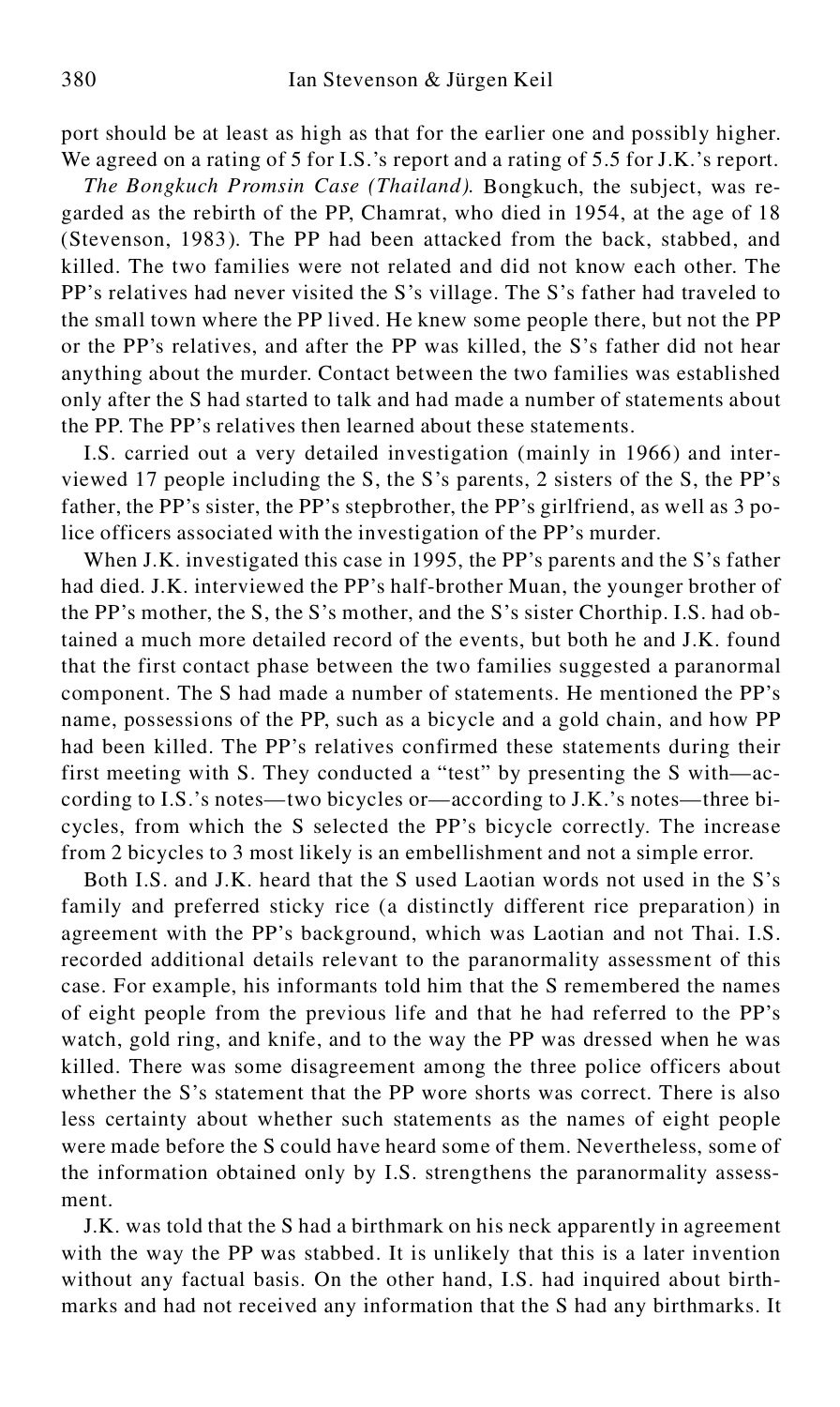is possible that the S's birthmark had faded—assuming that the S indeed had a birthmark—and that this was conveyed to I.S. in such a way that I.S. assumed that the S never had one. Nevertheless, the later statement about the birthmark strengthens the paranormality assessment of J.K.'s report. However, based on the larger number of details recorded by I.S. that support the paranormality component, we rated the I.S. report as 8 and the J.K. report as 7.5.

## **Discussion**

The results show no evidence that information obtained about these cases produce higher paranormality assessments over time. Some new details were added, but generally, more details were lost.

Embellishments may be recognized if the paranormal components of a particular event are more strongly emphasized in later versions. Only sporadic additions or possible embellishments occurred, and most of these additions were probably of actual events that had not been mentioned during the earlier investigations or occurred afterward.

The Anurak Sithipan case, with a slightly higher rating for the J.K. report, is probably such an example. Both parents of Anurak mentioned to J.K., but not to I.S., that as a young child, Anurak found a special spoon that the PP had placed on a high shelf and that Anurak apparently found without prior information or access to the place in which it was kept. It seems unlikely that this incident was invented. On the other hand, it apparently occurred before I.S. investigated the case.

We must also acknowledge that the lower ratings for the J.K. reports may be partly due to J.K.'s more limited investigations. For instance, in one case, a birthmark, which had already faded when I.S. investigated this case, was not even mentioned to J.K. J.K.'s informants might still have remembered the details about this birthmark if J.K. had asked specific questions.

Nevertheless, the results present a practical reassurance that if relevant informants can be found, events in connection with reincarnation-type cases are remembered with reasonable accuracy after many years and the paranormality assessments are only rarely inflated over time. We think this conclusion warranted for cases in Turkey. Our series contains too few cases from Thailand and Myanmar to justify any generalization about cases in those countries.

If investigators of these cases in the future wish to adopt something like a "paranormality rating scale," we recommend that they aim at greater objectivity in making the ratings than we were able to achieve in the present comparison. We think it is possible to provide a scale with specific points awarded for some of the features we described in the Method section of this paper (Keil, 1991).

#### **Acknowledgments**

The research of the Division of Personality Studies is supported by The